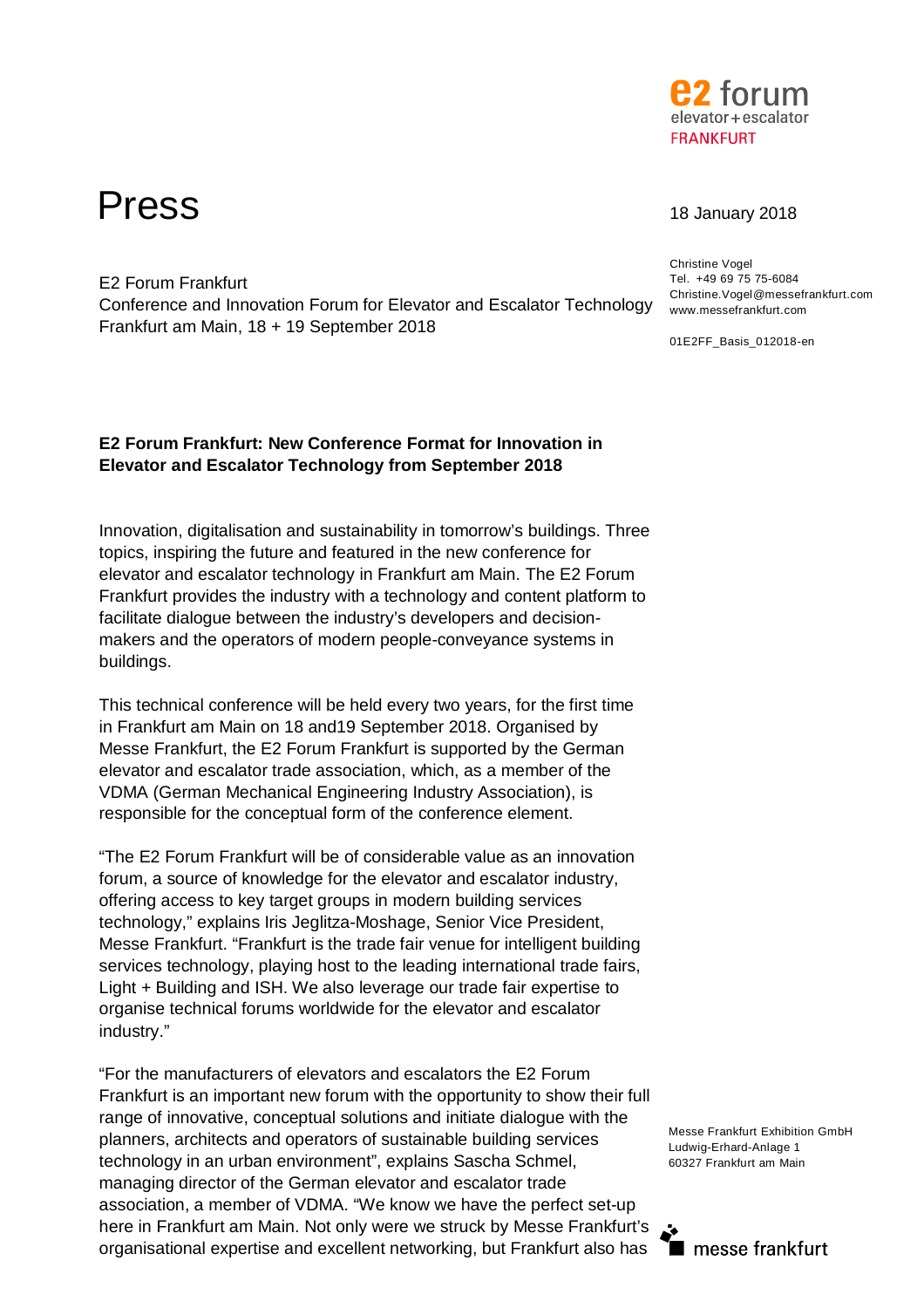excellent transport connections, increasing its attractiveness as an event venue."

Both days of the conference next September are focussed on the digital integration of elevator and escalator systems in modern buildings, showing how experts see the requirements of energy and cost efficiency and data security from the operator's perspective. The visions of sustainable urban living and the associated technologies of the future will be debated by industry experts from the big IT groups and research institutes together with national and European politicians.

The lectures, of which there are around 30, will look, however, at planning aspects such as concrete recommendations to use software for building information modeling (BIM), the interface with and demarcation from building regulations, elevator standards in building planning, factors influencing fire protection concepts and additional standards and regulations along with the responsibilities, duties and test procedures prior to commissioning elevator systems.



Forum.1 on the Frankfurt Fair and Exhibition Centre: venue for the E2 Forum Frankfurt 2018

The E2 Forum Frankfurt will be held on 18 and 19 September in the Forum 1 conference building of the Frankfurt Fair and Exhibition Centre. E2 stands for 'elevators' and 'escalators'. You can find more information on the Internet at: www.e2forum.com.

The E2 Forum Frankfurt is the third elevator and escalator sector event in Messe Frankfurt's building technologies portfolio, which includes the perennially successful IEE-Expo in Mumbai (India) and the E2 Forum Milan, introduced in 2016 and which in no time became a popular industry meeting place for visitors from Italy and beyond.

In the expert field of building technologies Messe Frankfurt organises a total of 24 trade fairs on three continents, including the world's two leading trade fair brands for building technologies: Light + Building and ISH. Further information is available internationally at: www.e2Forum.it www.ieeexpo.com

www.technology.messefrankfurt.com

E2 Forum Frankfurt Frankfurt am Main, 18/19 September 2018